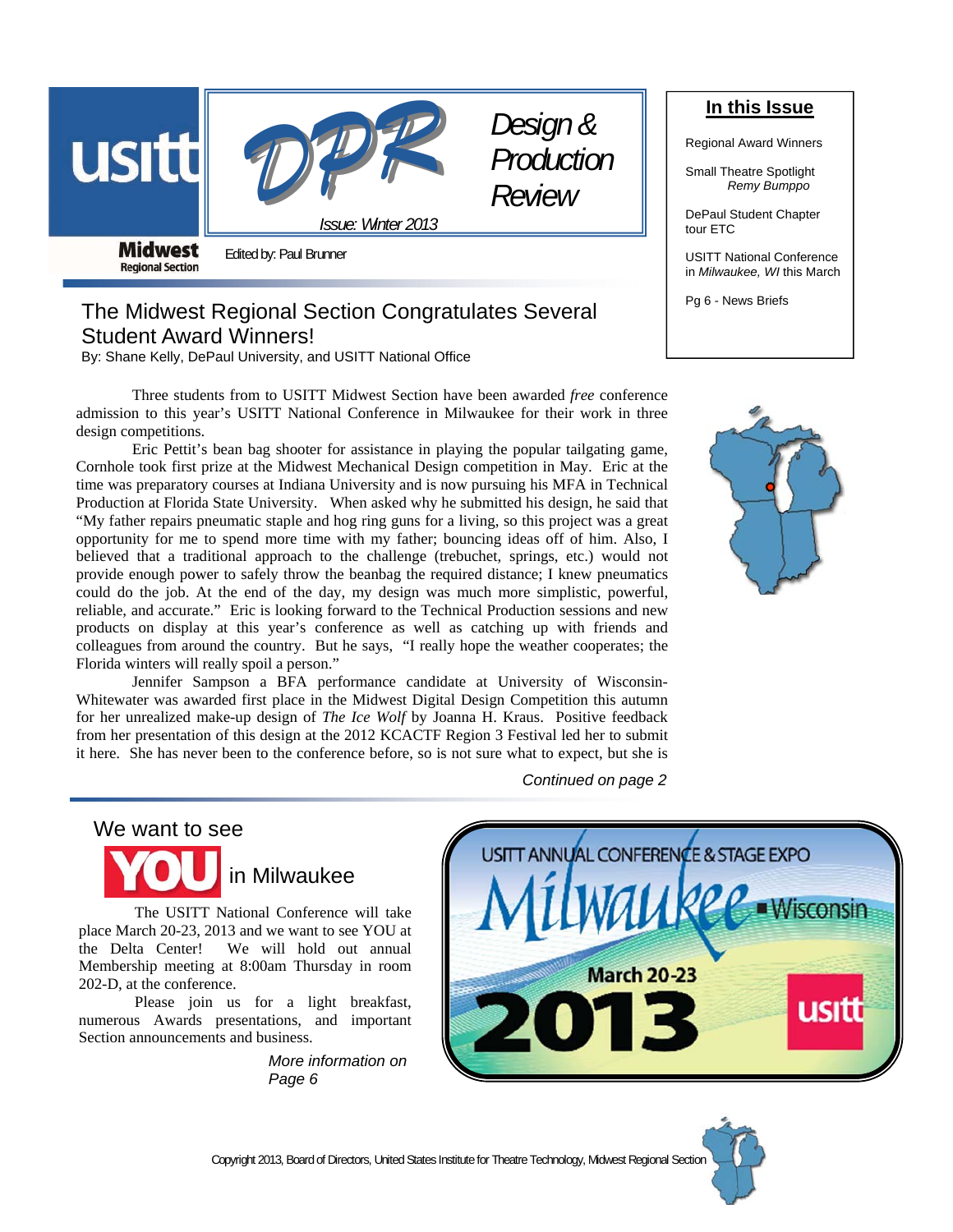#### Design & Production Review Page 2

#### Regional Awards, Cont. from Pg 1

hoping to learn some interesting things about theatrical design.

 Niffer Pflager was awarded her conference admission through the Midwest Digital Design Competition for realized design. Her scenic design for *The Cradle Will Rock* produced this autumn at University of Wisconsin, Madison, where she is a MFA candidate in set design. Niffer said that this competition was a great opportunity to showcase her skills in Sketch Up, 3D Max, and Photoshop, which she has been working with a lot lately. When asked about this year's conference Niffer said: "I look forward as always to the USITT Expo as well as meeting up with old friends and making new connections."

 Congratulations to all three of our design competition winners! And a big thank you to Beth Martell and M.C. Friedrich for organizing the competitions and to the several judges and adjudicators for their expertise.

# Purdue Lighting Student wins National Award from USITT By: USITT's Barbara E. R. Lucas

 Student lighting designer Ethan Vail, who will graduate from Purdue University in May, is the winner of the *USITT Lighting Design Award* sponsored by *Barbizon Lighting Company,* the United States Institute for Theatre Technology has announced. Vail, a theatre "techie" since junior high, has designed lighting for many plays and musicals at Purdue Theatre, Purdue



*A Midsummer Night's Dream*, at Purdue University, photo by Michael Banks

Division of Dance and the Millbrook Playhouse summer theatre in Mill Hall, Pennsylvania, among others. He is among nine winners of 2013 *USITT Awards for Young Designers & Technicians in the Performing Arts*, which include the lighting design award.

 The 2013 YD&T awards will be presented in a special ceremony at USITT's Annual Conference & Stage Expo in Milwaukee, Wisconsin, March 20-23, which draws 5,000 people from the world of theatrical design. Vail will receive his Bachelor of Arts in

Theatre from Purdue in May. He started in theatre by auditioning for a play at Mainstreet Theatre in his hometown of Michigan City, Indiana, and soon moved to the technical realm. He specialized in dance lighting early, and brings that experience to his theatre work. He was nominated for the YD&T Award by Purdue professor and lighting designer Michael McNamara.

#### *Continued on next page*



Copyright 2013, Board of Directors, United States Institute for Theatre Technology, Midwest Regional Section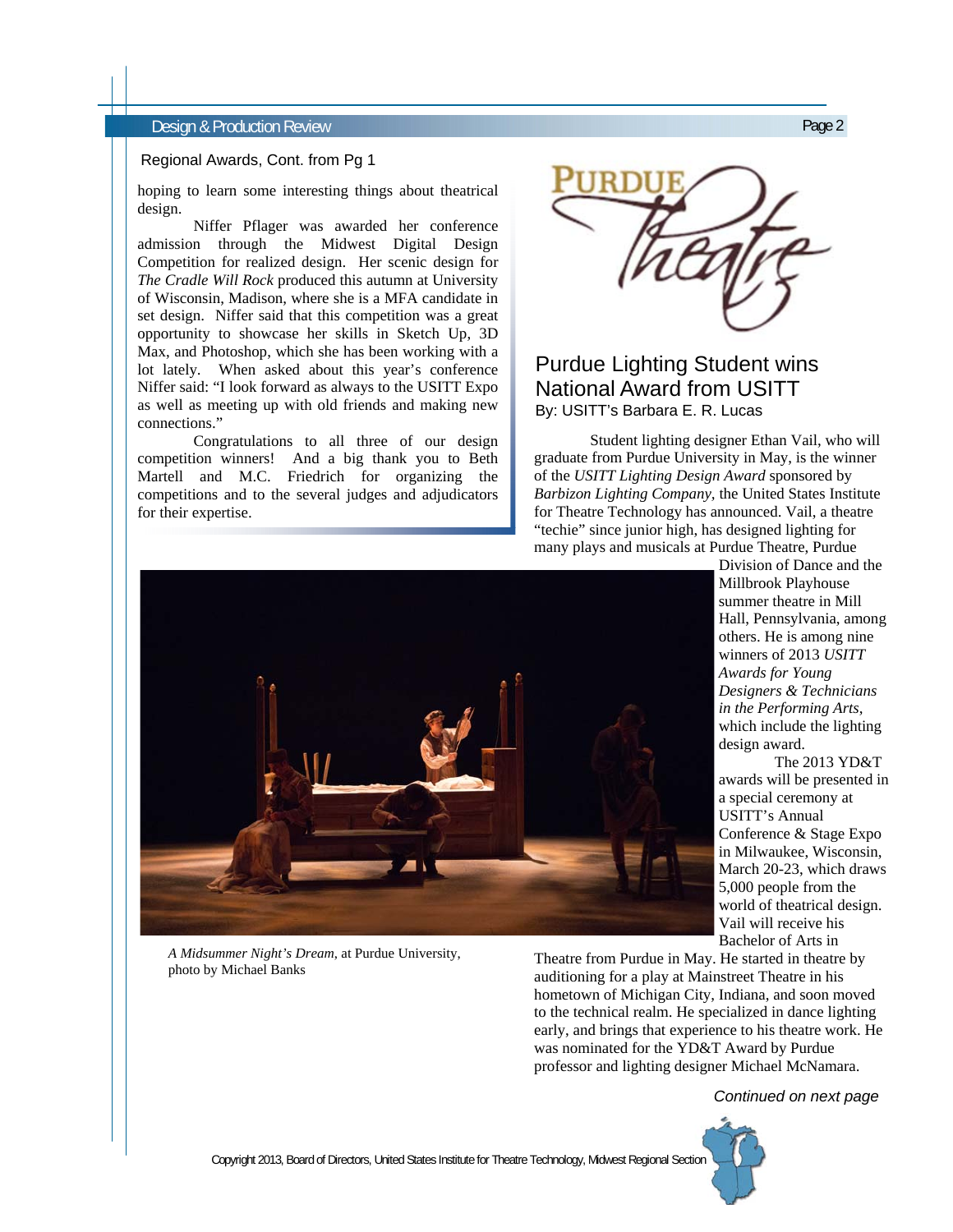# Design & Production Review Page 3

#### *Continued from page 2*

 The awards are held annually by USITT, the national association for performing arts design and technology professionals. Nine awards sponsored by industry leaders honor young designers in the areas of production, sound, lighting, costumes, makeup, stage management, set design and scenic technology. Winners are nominated by USITT members and chosen by a panel of experts in each field. Vail submitted a resume, essay, letters of recommendation and a portfolio of photos, diagrams and hand-drawn storyboards he did for the 2012 Purdue Theatre production of *A Midsummer Night's Dream.* The USITT Lighting Design Award was established by Barbizon Lighting in 1997 to honor company cofounders Sid Bloom and Sam Resnick. It recognizes outstanding potential in the field of lighting design.

 The adjudicators who selected Vail called his work "very impressive." "The use of texture, shape, color, direction, and movement is fantastic," one wrote. "I can see your dance lighting influences emanating throughout the production photos," wrote another. "Each scene was somewhat different and unique to the worlds you wanted to create." Vail will receive a \$1,000 cash prize and free registration to the USITT Conference next month.

 A total of 60 young designers were nominated for the 2013 YD&T Awards. The winners will be honored in a special multi-media event on



*A Midsummer Night's Dream*, at Purdue University, photos by Michael Banks

opening night of the Conference & Stage Expo, and with a separate reception during the four-day event to meet their award's sponsors and adjudicators.





Copyright 2013, Board of Directors, United States Institute for Theatre Technology, Midwest Regional Section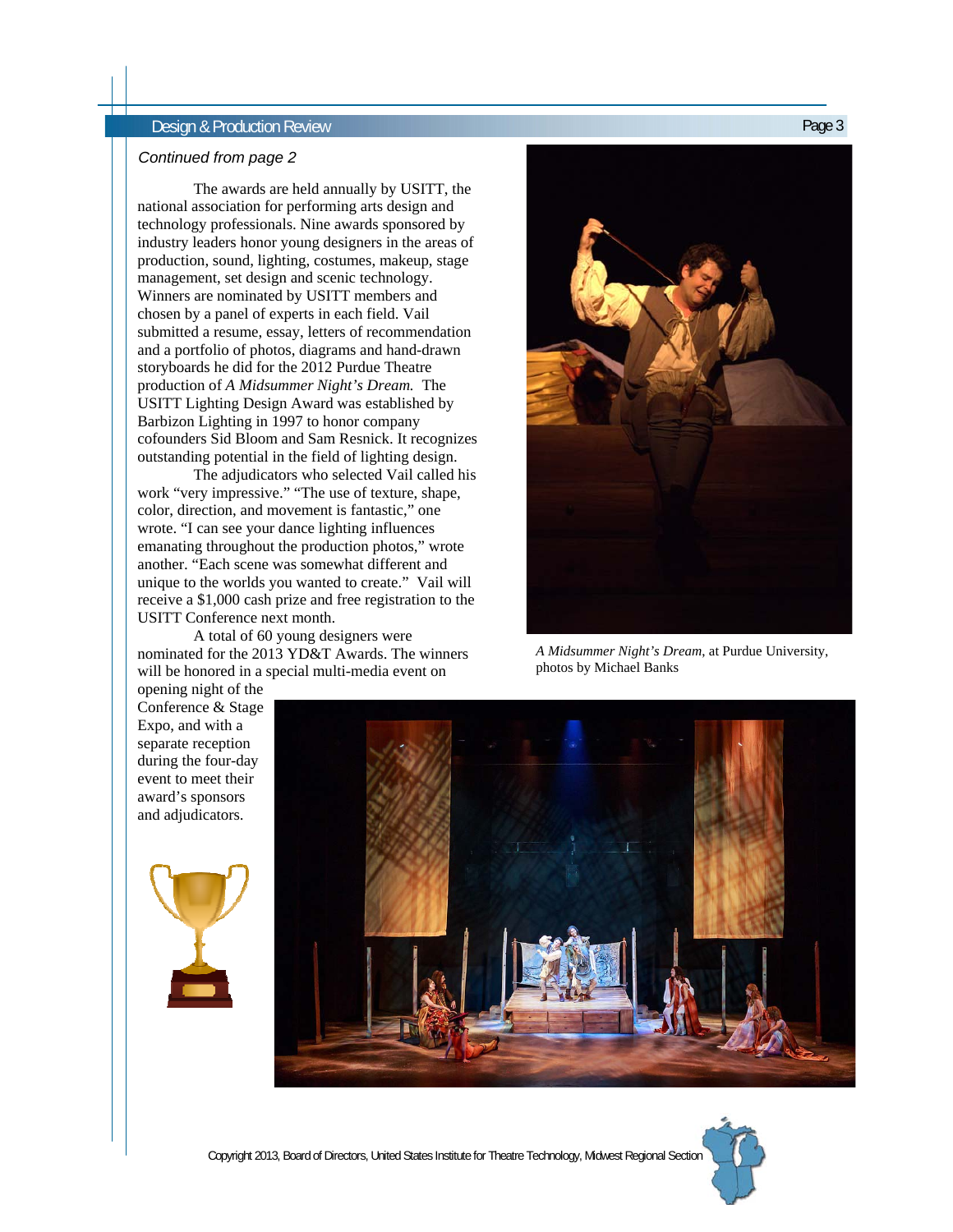# USITT Student Chapter from DePaul University Visits ETC By: Chris Barker, Student Chapter Chair

In December, group from the USITT Student Chapter at DePaul University in Chicago visited the ETC factory in Middleton, Wisconsin. We were greeted by the ever-popular "Town Square" lobby fully decorated for the holidays, complete with a holiday gnome tucked into the scenery. The marquee of the main product demo room, The Century Theatre, followed the factory tradition of welcoming guests reading "ETC Welcomes DePaul University". Immediately, we felt at home and Senior Hospitality Coordinator Rick Wolff took it even further by giving us a personal welcome and laying out a plan for the busy day.

 Rick started out with a thorough tour of the building. He first explained to us the story behind the incredibly detailed lobby designed to mimic a 1940's street scene, complete with a lifesize replica of the famous Edward Hopper painting, *Nighthawks*. ETC's notable focus on people becomes more apparent with every fact about the lobby; the human resources department sits behind the facade of an insurance agency named after the company's first insurance agent whom founder Fred Foster says was the first person to take the new company seriously. The training room is behind the facade of a school "PS 8" which is where VP of R&D Steve Terry attended elementary school in New York City. Everything has a meaning and it is all a tribute to the company's dedication to great people.

 From the lobby, we passed through a massive arched wall to the production floor. We first encountered the wire harness department where all wire for every product is assembled for installation. Rick led us through the S4 Revolution assembly area and explained how the fixtures are tested at different voltages before they are packaged for shipment. The group proceeded through the optics quality control testing area before arriving at the dimmer module assembly area. Students saw the choke winding area and were fascinated by the machines that actually coil the wire around the porcelain ring. From the module area, we headed to the Selador Desire section of manufacturing where we were greeted by assemblers who happily assisted Rick with his tour by taking some extra time to demonstrate the multiple variations of the Desire line. When leaving the Desire area, Rick pointed out the Source Four HID's hung from the high bay ceilings with colored glass gobos which were shining on the aisle ways to show pedestrian and forklift right of way between the high shelving units that divide the **Continued on next page** way between the high shelving units that divide the

factory floor. He noted that this product combination is actually being sold as an industrial safety product to manufacturers who would like to do the same. We passed through the Sensor dimming rack area on our way to the metal shop where all of the sheet metal for ETC product is punched and bent before being sent to the paint line. We took a few minutes to watch the massive CNC punch machine do its work and were amazed by the level of precision the machine was able to achieve despite its colossal form. We wrapped up the manufacturing area with stops at Source Four assembly and repairs before proceeding through the phone support room.

 We were able to see members of the technical services team working to help callers solve problems with their equipment. The team has access to every product that they receive calls on; if a caller asks for assistance on an Ion, they will actually sit at an Ion and work through the problem with the caller until it is fully resolved. Our group was excited to meet the people they have called at half-hour to help make sure the curtain goes up on time. After tech support, we made a stop with Systems Group to see the area where Project Managers, Applications Engineers, and Quotations staff work to help facilitate the design and manufacturer of ETC lighting systems around the world. They work with consultants, engineers, architects, dealers, and manufacturers' representatives to meet customer needs and ensure that everything is done on spec and on time.

 After our tour, we had an awesome opportunity to have lunch with Fred. We grabbed a bite to eat from the Broadway Deli and sat down for an intimate conversation with the company's founder and CEO. He was down to earth and extremely welcoming as he told us about how he started the company. Fred told us about his business journey from the start in his parents' basement to the moment he realized he couldn't let the company fail. One day he parked his car and was walking to enter the building they were in at the time. As he passed car after car, he knew that each one of those cars carried someone to work for him. He thought of the families that depended on ETC to stay afloat and knew that he had to work as hard as he could to make sure that they kept making money. It's this motivation that drives ETC to this day and again, it's the quality people as much as the quality product that makes it a model company for our industry. Students in our group noted how well employees are treated and were in admiration of the company culture; they hoped to take elements of that culture with them and put them to use in their future endeavors.

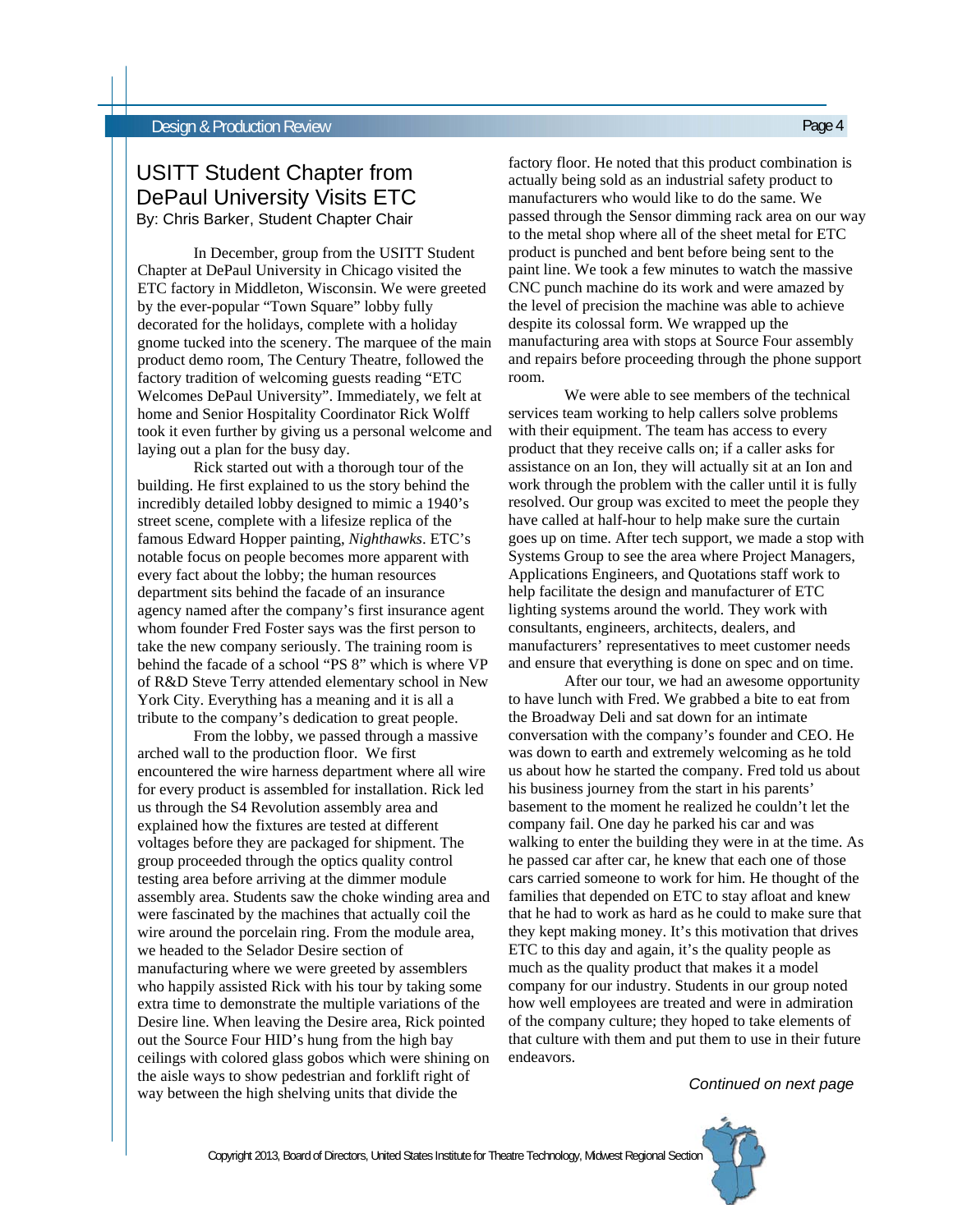### Design & Production Review Page 5

#### DePaul University Student Chapter Tour of ETC, continued from previous page

 Our product training was next. Spencer Lyons, Field Project Coordinator for the Midwest, and Ellen White, Outreach and Training Specialist were on hand and gave us full reign over the full Eos product line. The Element, Ion, Gio, and Eos were set up for the group to explore and experience the difference between the four consoles. This experience proved to be a phenomenal eye opener for the group and allowed for the group to compare and contrast the whole line. We even got a sneak preview of the Eos 2.0 software update which includes the highly anticipated virtual magic sheets. It allows for the user to select and control lights using a visual interface rather than the traditional keyboard input. We even heard there will be a "swap patch" feature in the update which prompted great celebration from all the electricians on the trip.

 ETC has intelligently introduced their LED fixtures as another tool in the lighting designer's box rather than the incandescent replacement. Tom Littrell gave us his famous Layers of Light presentation and demonstrated the many features of the Source Four LED and the Desire line. He proved that LEDs can be a perfect complement to the incandescent fixtures creating stage picture after stage picture using different combinations of technologies. We learned about the metamer, the technical term for each way to mix the same color and how these can be used to highlight very specific colors on stage.

 When Tom finished, ETC Rigging Project Manager and Quotations guru Blake Rothstein gave an overview of the company's rigging product line. He was able to show both controllers: the Foundation and QuickTouch, and each of the products they control. He expertly presented very detailed information in a way that every student in our group could understand. He excited all of us and encouraged us to ask questions and dive deeper into the world of automated rigging.

 USITT at DePaul is extremely thankful to everyone at ETC for welcoming us with open arms and providing us with excellent programming to fill the day. Special thanks to Heather Robbins for getting the trip squared away for us! We all look forward to our next trip to Middleton and can't wait to see everyone from the factory at the Conference in March!



# Small Theatre Spotlight: *Remy Bumppo* Used by Permission of Nick Sandys, Artistic Director

 The company was founded in 1996 as Remy Bumppo Productions by Chicago-born Artistic Director James Bohnen and two producers from Colorado, Carol Loewenstern and John Stoddard. The absurdly named theatrical venture was named for Lowenstern's cat (named after Remy Martin cognac) and Bohnen's black Labrador (named for Natty Bumppo, the protagonist of James Fennimore Cooper's *Leatherstocking Tales*). The founders' goal was to find a city that would support their vision of a classical repertory theater producing plays that thrill the mind and utilizing the talents of top-notch professional actors and designers. After a national search, they decided to test the waters in Chicago. They chose to lease space in the acclaimed Victory Gardens Theater building on the north side of Chicago and produced Tom Stoppard's *Night and Day* in the intimate upstairs mainstage theatre. The response from audiences, critics and artists immediately inspired a second production - Anton Chekhov's *The Seagull*.

"Remy Bumppo is an Equity theatre company whose mission is to delight and engage audiences with the emotional and ethical complexities of society through the provocative power of great theatrical language."

 After reaching new heights of financial and critical success, in 2001 Remy Bumppo Theatre Company incorporated as a not-for-profit, inaugurated its Board of Directors, and added Artistic Associates Annabel Armour, David Darlow, Shawn Douglass, Linda Gillum, and Nick Sandys, later including Joe Van Slyke and Gregory Matthew Anderson. The company's critically praised work,

*Continued on next page*